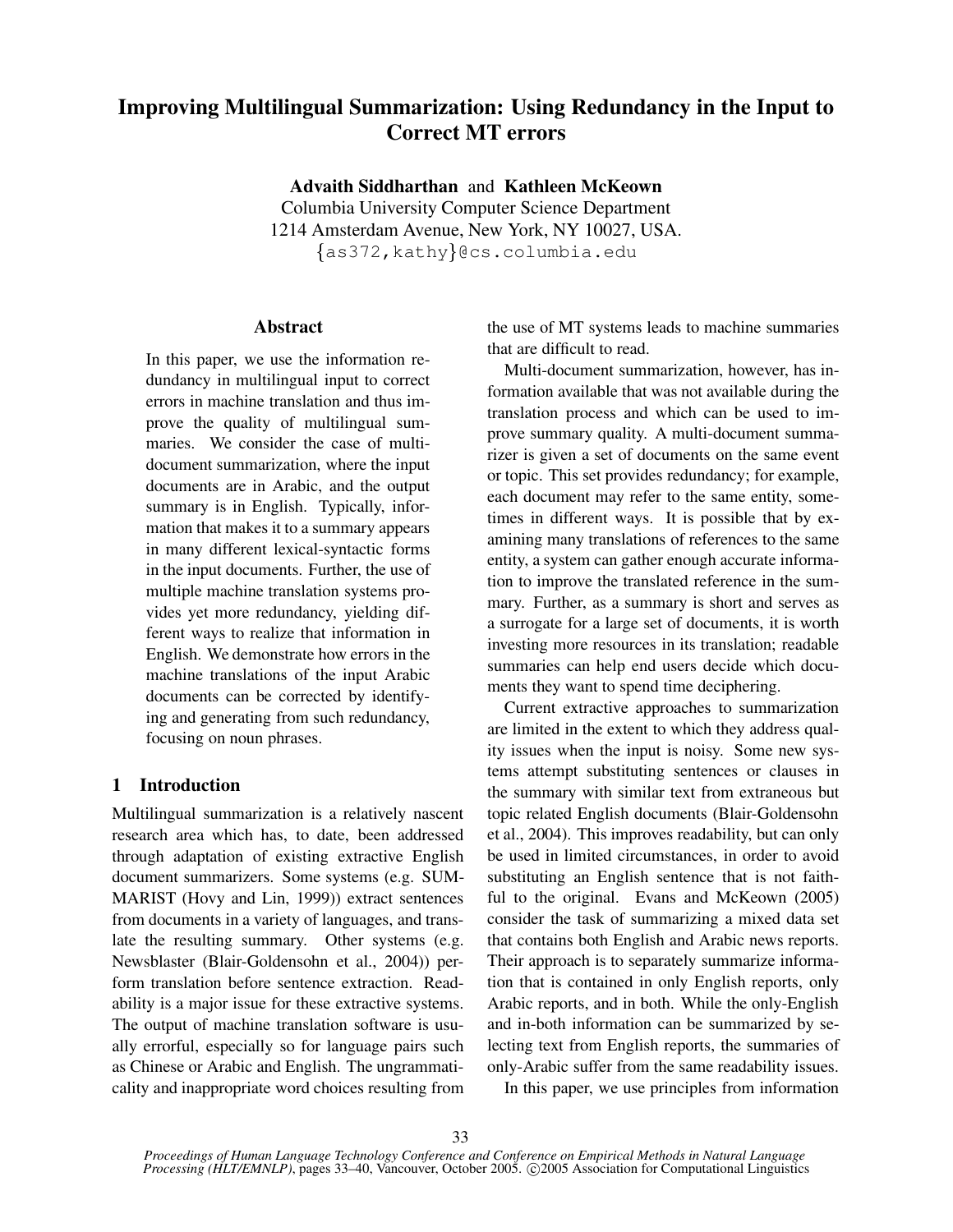theory (Shannon, 1948) to address the issue of readability in multilingual summarization. We take as input, multiple machine translations into English of a cluster of news reports in Arabic. This input is characterized by high levels of linguistic noise and by high levels of information redundancy (multiple documents on the same or related topics and multiple translations into English). Our aim is to use automatically acquired knowledge about the English language in conjunction with the information redundancy to perform error correction on the MT. The main benefit of our approach is to make machine summaries of errorful input easier to read and comprehend for end-users.

We focus on noun phrases in this paper. The amount of error correction possible depends on the amount of redundancy in the input and the depth of knowledge about English that we can utilize. We begin by tackling the problem of generating references to people in English summaries of Arabic texts  $(\S 2)$ . This special case involves large amounts of redundancy and allows for relatively deep English language modeling, resulting in good error correction. We extend our approach to arbitrary NPs in  $\S 3$ .

The evaluation emphasis in multi-document summarization has been on evaluating content (not readability), using manual (Nenkova and Passonneau, 2004) as well as automatic (Lin and Hovy, 2003) methods. We evaluate readability of the generated noun phrases by computing precision, recall and fmeasure of the generated version compared to multiple human models of the same reference, computing these metrics on n-grams. Our results show that our system performs significantly better on precision over two baselines (most frequent initial reference and randomly chosen initial reference). Precision is the most important of these measures as it is important to have a correct reference, even if we don't retain all of the words used in the human models.

## **2 References to people**

#### **2.1 Data**

We used data from the DUC 2004 Multilingual summarization task. The Document Understanding Conference (http://duc.nist.gov) has been run annually since 2001 and is the biggest summarization evaluation effort, with participants from all over the world. In 2004, for the first time, there was a multilingual multi-document summarization task. There were 25 sets to be summarized. For each set consisting of 10 Arabic news reports, the participants were provided with 2 different machine translations into English (using translation software from ISI and IBM). The data provided under DUC includes 4 human summaries for each set for evaluation purposes; the human summarizers were provided a human translation into English of each of the Arabic New reports, and did not have to read the MT output that the machine summarizers took as input.

# **2.2 Task definition**

An analysis of premodification in initial references to people in DUC human summaries for the monolingual task from 2001–2004 showed that 71% of premodifying words were either title or role words (eg. *Prime Minister, Physicist* or *Dr.*) or temporal role modifying adjectives such as *former* or *designate*. Country, state, location or organization names constituted 22% of premodifying words. All other kinds of premodifying words, such as *moderate* or *loyal* constitute only 7%. Thus, assuming the same pattern in human summaries for the multilingual task (cf. section 2.6 on evaluation), our task for each person referred to in a document set is to:

- 1. Collect all references to the person in both translations of each document in the set.
- 2. Identify the correct roles (including temporal modification) and affiliations for that person, filtering any noise.
- 3. Generate a reference using the above attributes and the person's name.

## **2.3 Automatic semantic tagging**

As the task definition above suggests, our approach is to identify particular semantic attributes for a person, and generate a reference formally from this semantic input. Our analysis of human summaries tells us that the semantic attributes we need to identify are role, organization, country, state, location and temporal modifier. In addition, we also need to identify the person name. We used BBN's IDENTIFINDER (Bikel et al., 1999) to mark up person names, organizations and locations. We marked up countries and (American) states using a list obtained from the CIA factsheet<sup>1</sup>.

<sup>1</sup> *http://www.cia.gov/cia/publications/factbook* provides a list of countries and states, abbreviations and adjectival forms, for example *United Kingdom/U.K./British/Briton* and *California/Ca./Californian*.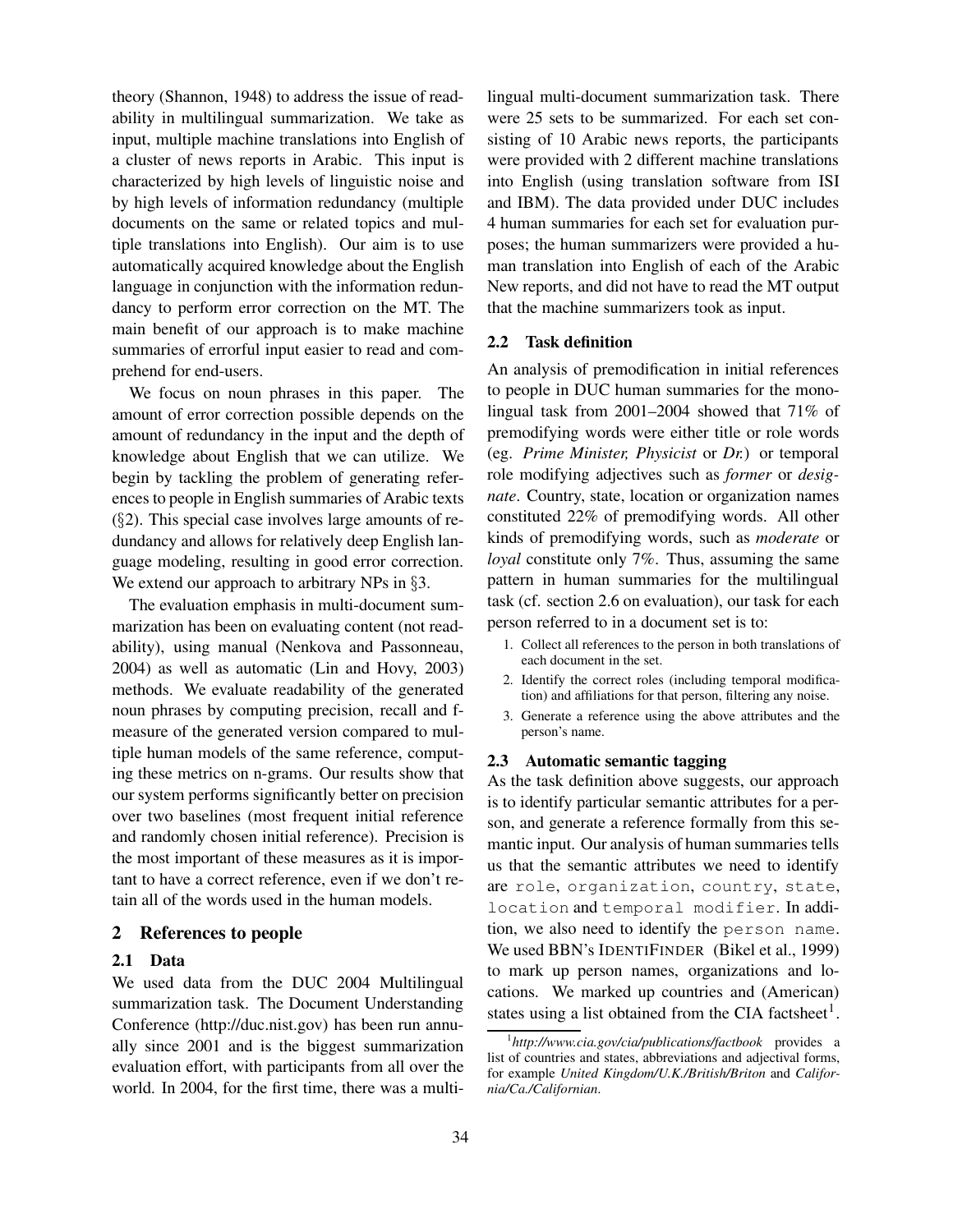To mark up roles, we used a list derived from Word-Net (Miller et al., 1993) hyponyms of the *person* synset. Our list has 2371 entries including multiword expressions such as *chancellor of the exchequer*, *brother in law*, *senior vice president* etc. The list is quite comprehensive and includes roles from the fields of sports, politics, religion, military, business and many others. We also used WordNet to obtain a list of 58 temporal adjectives. WordNet classifies these as pre- (eg. *occasional*, *former*, *incoming* etc.) or post-nominal (eg. *elect*, *designate*, *emeritus* etc.). This information is used during generation. Further, we identified elementary noun phrases using the LT TTT noun chunker (Grover et al., 2000), and combined NP of NP sequences into one complex noun phrase. An example of the output of our semantic tagging module on a portion of machine translated text follows:

... $\langle NP \rangle$   $\langle ROLE \rangle$  representative  $\langle ROLE \rangle$  of  $\langle \text{COUNTRY} \rangle$  Iraq  $\langle \text{COUNTRY} \rangle$  of the  $\langle \text{ORG} \rangle$ United Nations </ORG> <PERSON> Nizar Hamdoon  $\langle$ /PERSON $>$   $\langle$ /NP $>$  that  $\langle$ NP $>$  thousands of people  $\langle NPP \rangle$  killed or wounded in  $\langle NP \rangle$  the  $\langle TIME \rangle$  next  $\langle$ /TIME $>$  few days four of the aerial bombardment of  $\langle \text{COUNTRY} \rangle$  Iraq  $\langle \text{COUNTRY} \rangle \langle \text{NP} \rangle$ ...

Our principle data structure for this experiment is the attribute value matrix (AVM). For example, we create the following AVM for the reference to Nizar Hamdoon in the tagged example above:

| name    | Nizar Hamdoon                        |  |
|---------|--------------------------------------|--|
| role    | representative                       |  |
| country | Iraq $(arg1)$                        |  |
|         | organization United Nations $(arg2)$ |  |
|         |                                      |  |
|         |                                      |  |

Note that we store the relative positions (*arg 1* and *arg 2*) of the country and organization attributes. This information is used both for error reduction and for generation as detailed below. We also replace adjectival country attributes with the country name, using the correspondence in the CIA factsheet.

## **2.4 Identifying redundancy and filtering noise**

We perform coreference by comparing AVMs. Because of the noise present in MT (For example, words might be missing, or proper names might be spelled differently by different MT systems), simple name comparison is not sufficient. We form a coreference link between two AVMs if:

- 1. The last name and (if present) the first name match.
- 2. OR, if the role, country, organization and time attributes are the same.

The assumption is that in a document set to be summarized (which consists of related news reports), references to people with the same affiliation and role are likely to be references to the same person, even if the names do not match due to spelling errors. Thus we form one AVM for each person, by combining AVMs. For Nizar Hamdoon, to whom there is only one reference in the set (and thus two MT versions), we obtain the AVM:

| name    | Nizar $Hamdoon(2)$                      |
|---------|-----------------------------------------|
| role    | representative(2)                       |
| country | $\text{Iraq}(2)$ $(\text{arg}1)$        |
|         | organization United Nations(2) $(arg2)$ |
|         |                                         |
|         |                                         |

**Only the contract of the contract of the contract of the contract of the contract of the contract of the contract of the contract of the contract of the contract of the contract of the contract of the contract of the cont** 

where the numbers in brackets represents the counts of this value across all references. The *arg* values now represent the most frequent ordering of these organizations and countries in the input references. As an example of a combined AVM for a person with a lot of references, consider:

| name    | $\text{Zeroual}(24)$ , Liamine $\text{Zeroual}(20)$ |
|---------|-----------------------------------------------------|
| role    | president(23), leader(2)                            |
| country | Algeria(18) $(arg1)$                                |
|         | organization Renovation Party(2) $(arg1)$ ,         |
|         | $AFP(1)$ $(arg1)$                                   |
| time    | former(1)                                           |

This example displays common problems when generating a reference. Zeroual has two affiliations - Leader of the Renovation Party, and Algerian President. There is additional noise - the values *AFP* and *former* are most likely errors. As none of the organization or country values occur in the same reference, all are marked *arg1*; no relative ordering statistics are derivable from the input. For an example demonstrating noise in spelling, consider:

Our approach to removing noise is to:

- 1. Select the most frequent name with more than one word (this is the most likely full name).
- 2. Select the most frequent role.
- 3. Prune the AVM of values that occur with a frequency below an empirically determined threshold.

Thus we obtain the following AVMs for the three examples above: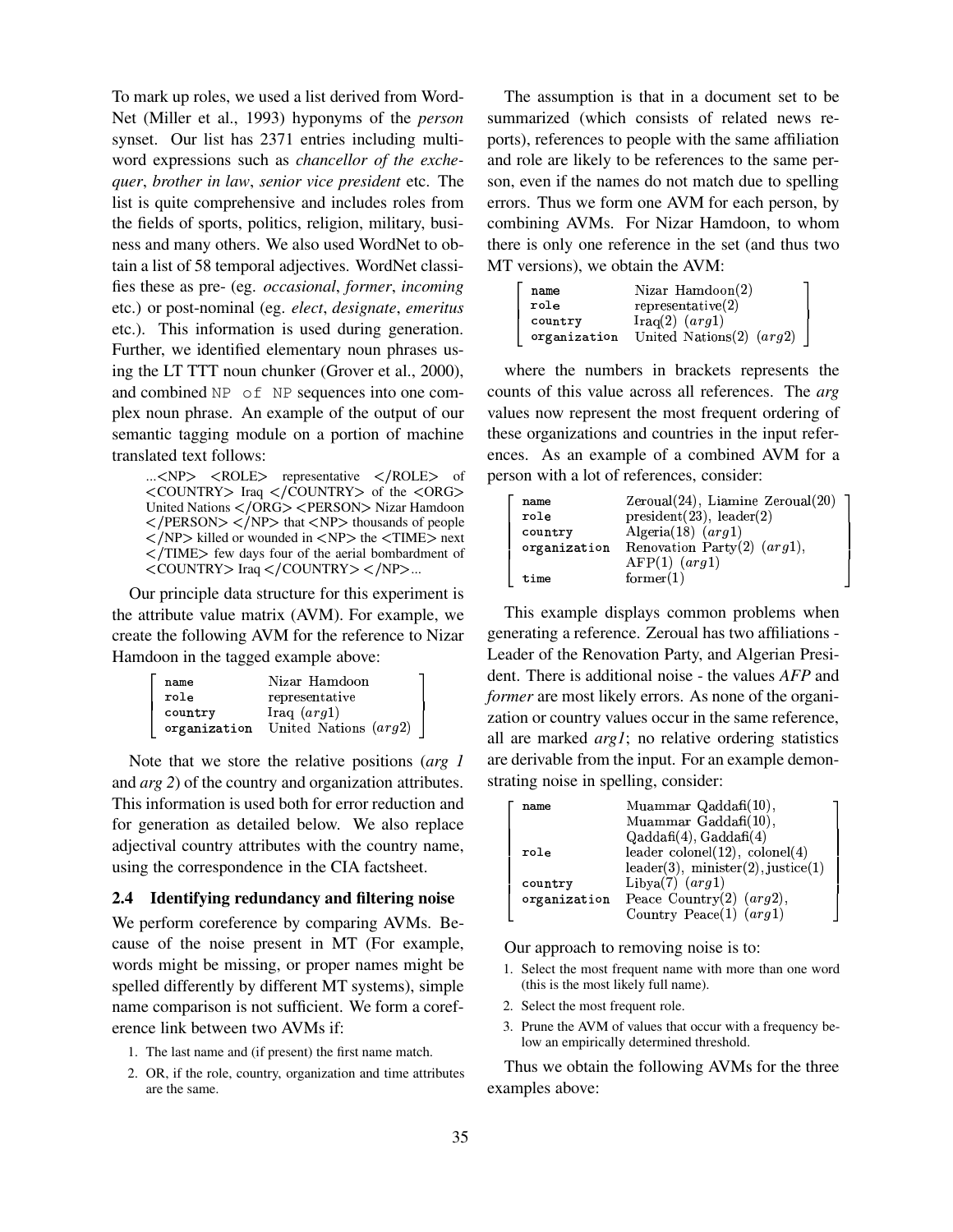| name<br>role<br>country          | Nizar Hamdoon<br>representative<br>Iraq $(arg1)$<br>organization United Nations (arg2) |
|----------------------------------|----------------------------------------------------------------------------------------|
| name<br>$_{\rm role}$<br>country | Liamine Zeroual<br>president<br>Algeria $(\arg 1)$                                     |
| name<br>role<br>country          | Muammar Qaddafi<br>leader colonel<br>Libya $(\arg l)$                                  |

 $\left[\begin{array}{cc} \text{Country} & \text{Libya} (arg1) \\ \text{This is the input semantics for our generation mod$ ule described in the next section.

## **2.5 Generating references from AVMs**

In order to generate a reference from the words in an AVM, we need knowledge about syntax. The syntactic frame of a reference to a person is determined by the role. Our approach is to automatically acquire these frames from a corpus of English text. We used the Reuters News corpus for extracting frames. We performed the semantic analysis of the corpus, as in - 2.3; syntactic frames were extracted by identifying sequences involving locations, organizations, countries, roles and prepositions. An example of automatically acquired frames with their maximum likelihood probabilities for the role *ambassador* is:

ROLE=ambassador

- (p=.35) COUNTRY ambassador PERSON
	- (.18) ambassador PERSON
	- (.12) COUNTRY ORG ambassador PERSON
	- (.12) COUNTRY ambassador to COUNTRY PERSON
	-
	- (.06) ORG ambassador PERSON (.06) COUNTRY ambassador to LOCATION PERSON
	- (.06) COUNTRY ambassador to ORG PERSON
	- (.03) COUNTRY ambassador in LOCATION PERSON
	- (.03) ambassador to COUNTRY PERSON

These frames provide us with the required syntactic information to generate from, including word order and choice of preposition. We select the most probable frame that matches the semantic attributes in the AVM. We also use a default set of frames shown below for instances where no automatically acquired frames exist:

ROLE=<Default>

COUNTRY ROLE PERSON ORG ROLE PERSON COUNTRY ORG ROLE PERSON ROLE PERSON

If no frame matches, organizations, countries and locations are dropped one by one in decreasing order of argument number, until a matching frame is found. After a frame is selected, any prenominal temporal adjectives in the AVM are inserted to the left of the frame, and any postnominal temporal adjectives are inserted to the immediate right of the role in the frame. Country names that are not objects of a preposition are replaced by their adjectival forms (using the correspondences in the CIA factsheet). For the AVMs above, our generation module produces the following referring expressions:

- Iraqi United Nations representative Nizar Hamdoon
- Algerian President Liamine Zeroual
- Libyan Leader Colonel Muammar Qaddafi

#### **2.6 Evaluation**

To evaluate the referring expressions generated by our program, we used the manual translation of each document provided by DUC. The drawback of using a summarization corpus is that only one human translation is provided for each document, while multiple model references are required for automatic evaluation. We created multiple model references by using the initial references to a person in the manual translation of each input document in the set in which that person was referenced. We calculated unigram, bigram, trigram and fourgram precision, recall and f-measure for our generated references evaluated against multiple models from the manual translations. To illustrate the scoring, consider evaluating a generated phrase *"a b d"* against three model references "a  $b \, c \, d$ ", "a  $b \, c$ " and " $b \, c$ d". The bigram precision is  $1/2 = 0.5$  (one out of two bigrams in generated phrase occurs in the model set), bigram recall is  $2/7 = 0.286$  (two out of 7 bigrams in the models occurs in the generated phrase) and f-measure  $(f = 2p \times r/(p+r))$  is 0.364. For fourgrams, P, R and F are zero, as there is a fourgram in the models, but none in the generated NP.

We used 6 document sets from DUC'04 for development purposes and present the average P, R and F for the remaining 18 sets in Table 1. There were 210 generated references in the 18 testing sets. The table also shows the popular BLEU (Papineni et al., 2002) and  $NIST<sup>2</sup> MT$  metrics. We also provide two baselines - most frequent initial reference to the person in the input (Base1) and a randomly selected initial reference to the person (Base2). As Table 1 shows, Base1 performs better than random selection. This

<sup>&</sup>lt;sup>2</sup>http://www.nist.gov/speech/tests/mt/resources/scoring.htm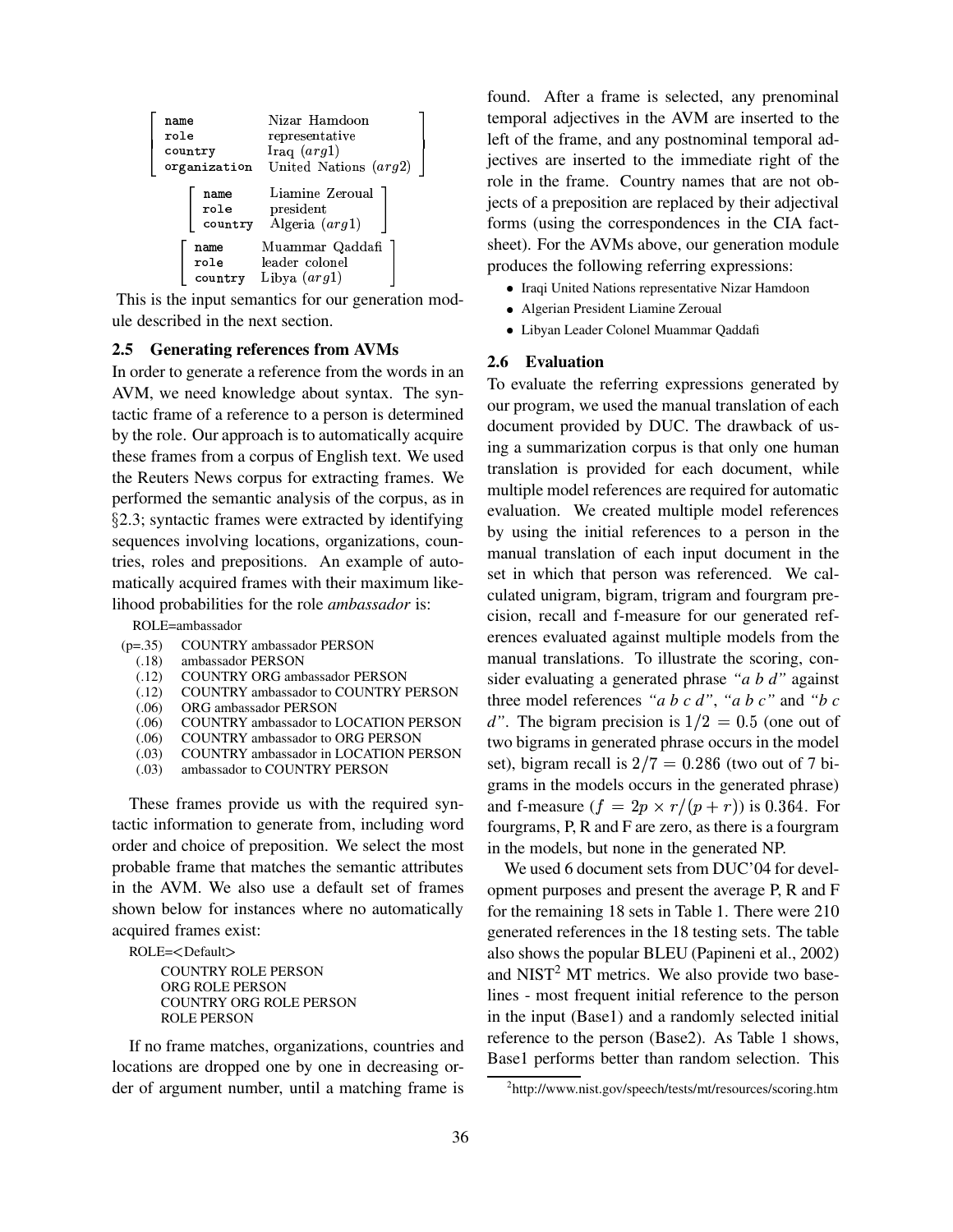| $\overline{P}_{av}$               | $R_{\it av}$ | $\overline{F}_{av}$               |  |  |  |  |  |
|-----------------------------------|--------------|-----------------------------------|--|--|--|--|--|
| $0.847 * @$                       | 0.786        | $0.799*@$                         |  |  |  |  |  |
| $0.753*$                          | 0.805        | $0.746*$                          |  |  |  |  |  |
| 0.681                             | 0.767        | 0.688                             |  |  |  |  |  |
| $\overline{P}_{av}$               | $R_{av}$     | $\overline{F}_{av}$               |  |  |  |  |  |
| $0.684 * @$                       | 0.591        | $0.615*$                          |  |  |  |  |  |
| 0.598*                            | 0.612        | $0.562*$                          |  |  |  |  |  |
| 0.492                             | 0.550        | 0.475                             |  |  |  |  |  |
| $P_{av}$                          | $R_{av}$     | $\overline{F}_{av}$               |  |  |  |  |  |
| $0.514 * @$                       | 0.417        | $0.443*$                          |  |  |  |  |  |
| $0.424*$                          | 0.432        | $0.393*$                          |  |  |  |  |  |
| 0.338                             | 0.359        | 0.315                             |  |  |  |  |  |
| $P_{av}$                          | $R_{av}$     | $\overline{F}_{av}$               |  |  |  |  |  |
| $0.411 * \omega$                  | 0.336        | $0.351*$                          |  |  |  |  |  |
| 0.320                             | $0.360*$     | 0.302                             |  |  |  |  |  |
| 0.252                             | 0.280        | 0.235                             |  |  |  |  |  |
| @ Significantly better than Base1 |              |                                   |  |  |  |  |  |
|                                   |              | * Significantly better than Base2 |  |  |  |  |  |

(Significance tested using unpaired t-test at 95% confidence)

| <b>MT</b> Metrics | Generated | Base1 | Base2 |
|-------------------|-----------|-------|-------|
| RLEU              |           | 0.499 | 40O   |
|                   | -802      | 6.423 | 5.658 |

Table 1: Evaluation of generated reference

is intuitive as it also uses redundancy to correct errors, at the level of phrases rather than words. The generation module outperforms both baselines, particularly on precision - which for unigrams gives an indication of the correctness of lexical choice, and for higher ngrams gives an indication of grammaticality. The unigram recall of  $0.786$  indicates that we are not losing too much information at the noise filtering stage. Note that we expect a low  $R_{av}$  for our approach, as we only generate particular attributes that are important for a summary. The important measure is  $P_{av}$ , on which we do well. This is also reflected in the high scores on BLEU and NIST.

It is instructive to see how these numbers vary as the amount of redundancy increases. Information theory tells us that information should be more recoverable with greater redundancy. Figure 1 plots f-measure against the minimum amount of redundancy. In other words, the value at  $X=3$  gives the f-measure averaged over all people who were mentioned at least thrice in the input. Thus X=1 includes all examples and is the same as Table 1.

As the graphs show, the quality of the generated reference improves appreciably when there are at least 5 references to the person in the input. This is a convenient result for summarization because people who are mentioned more frequently in the input are more likely to be mentioned in the summary.



Figure 1: Improvement in F-measure for n-grams in output with increased redundancy in input.

#### **2.7 Advantages over using extraneous sources**

Our approach performs noise reduction and generates a reference from information extracted from the machine translations. Information about a person can be obtained in other ways; for example, from a database, or by collecting references to the person from extraneous English-language reports. There are two drawbacks to using extraneous sources:

- 1. People usually have multiple possible roles and affiliations, so descriptions obtained from an external source might not be appropriate in the current context.
- 2. Selecting descriptions from external sources can change perspective — one country's terrorist is another country's freedom fighter.

In contrast, our approach generates references that are appropriate and reflect the perspectives expressed in the source.

#### **3 Arbitrary noun phrases**

In the previous section, we showed how accurate references to people can be generated using an information theoretic approach. While this is an important result in itself for multilingual summarization, the same approach can be extended to correct errors in noun phrases that do not refer to people. This extension is trickier to implement, however, because:

1. *Collecting redundancy*: Common noun coreference is a hard problem, even within a single clean English text, and harder still across multiple MT texts.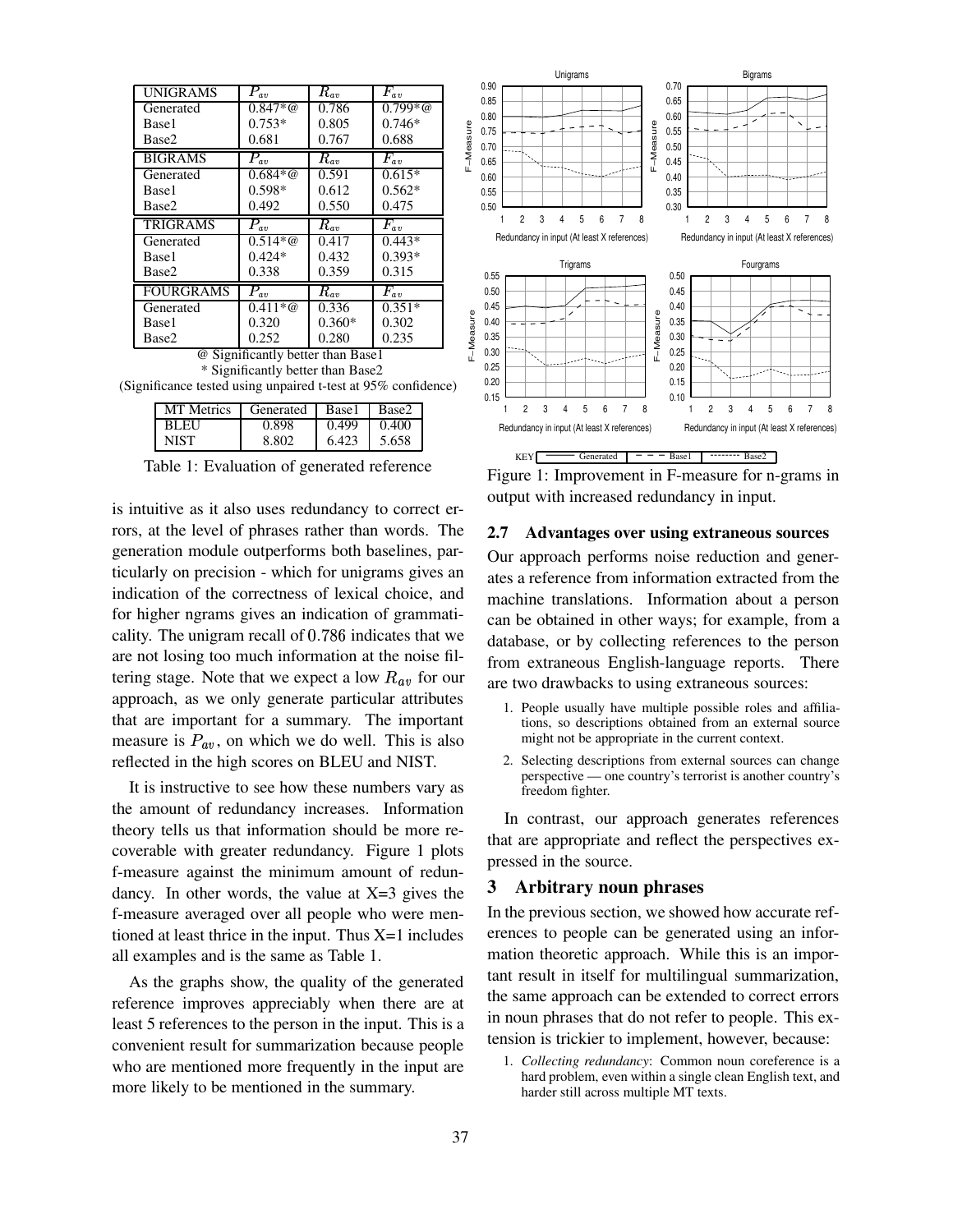2. *Generating*: The semantics for an arbitrary noun phrase cannot be defined sufficiently for formal generation; hence our approach is to select the most plausible of the coreferring NPs according to an inferred language model. When sufficient redundancy exists, it is likely that there is at least one option that is superior to most.

Interestingly, the nature of multi-document summarization allows us to perform these two hard tasks. We follow the same theoretical framework (identify redundancy, and then generate from this), but the techniques we use are necessarily different.

## **3.1 Alignment of NPs across translations**

We used the BLAST algorithm (Altschul et al., 1997) for aligning noun phrases between two translations of the same Arabic sentence. We obtained the best results when each translation was analyzed for noun chunks, and the alignment operation was performed over sequences of words and  $\langle NP \rangle$  and  $\langle NP \rangle$ tags. BLAST is an efficient alignment algorithm that assumes that words in the two sentences are roughly in the same order from a global perspective. As neither of the MT systems used performs much clause or phrase reorganization, this assumption is not a problem for our task. An example of two aligned sentences is shown in figure 2. We then extract coreferring noun phrases by selecting the text between aligned  $\langle NP \rangle$  and  $\langle NP \rangle$  tags; for example:

- 1. the Special Commission in charge of disarmament of Iraq's weapons of mass destruction
- 2. the Special Commission responsible disarmament Iraqi weapons of mass destruction

## **3.2 Alignment of NPs across documents**

This task integrates well with the clustering approach to multi-document summarization (Barzilay, 2003), where sentences in the input documents are first clustered according to their similarity, and then one sentence is generated from each cluster. This clustering approach basically does at the level of sentences what we are attempting at the level of noun phrases. After clustering, all sentences within a cluster should represent similar information. Thus, similar noun phrases in sentences within a cluster are likely to refer to the same entities. We do noun phrase coreference by identifying lexically similar noun phrases within a cluster. We use *SimFinder* (Hatzivassiloglou et al., 1999) for sentence clustering and the f-measure for word overlap to compare noun phrases. We set a threshold for deciding coreference by experimenting on the 6 development sets

(cf.  $\S2.6$ )– the most accurate coreference occurred with a threshold of f=0.6 and a constraint that the two noun phrases must have at least 2 words in common that were neither determiners nor prepositions. For the reference to the *UN Special Commission* in figure 2, we obtained the following choices from alignments and coreference across translations and documents within a sentence cluster:

- 1. the United nations Special Commission in charge of disarmament of Iraq's weapons of mass destruction
- 2. the the United Nations Special Commission responsible disarmament Iraqi weapons of mass destruction
- 3. the Special Commission in charge of disarmament of Iraq's weapons of mass destruction
- 4. the Special Commission responsible disarmament Iraqi weapons of mass destruction
- 5. the United nations Special Commission in charge of disarmament of Iraq's weapons of mass destruction
- 6. the Special Commission of the United Nations responsible disarmament Iraqi weapons of mass destruction

Larger sentence clusters represent information that is repeated more often across input documents; hence the size of a cluster is indicative of the importance of that information, and the summary is composed by considering each sentence cluster in decreasing order of size and generating one sentence from it. From our perspective of fixing errors in noun phrases, there is likely to be more redundancy in a large cluster; hence this approach is likely to work better within clusters that are important for generating the summary.

#### **3.3 Generation of noun phrases**

As mentioned earlier, formal generation from a set of coreferring noun phrases is impractical due to the unrestricted nature of the underlying semantics. We thus focus on selecting the best of the possible options — the option with the least garbled word order; for example, selecting 1) from the following:

- 1. the malicious campaigns in some Western media
- 2. the campaigns tendentious in some of the media Western European

The basic insight that we utilize is  $-$  when two words in a NP occur together in the original documents more often than they should by chance, it is likely they really should occur together in the generated NP. Our approach therefore consists of identifying collocations of length two. Let the number of words in the input documents be  $N$ . For each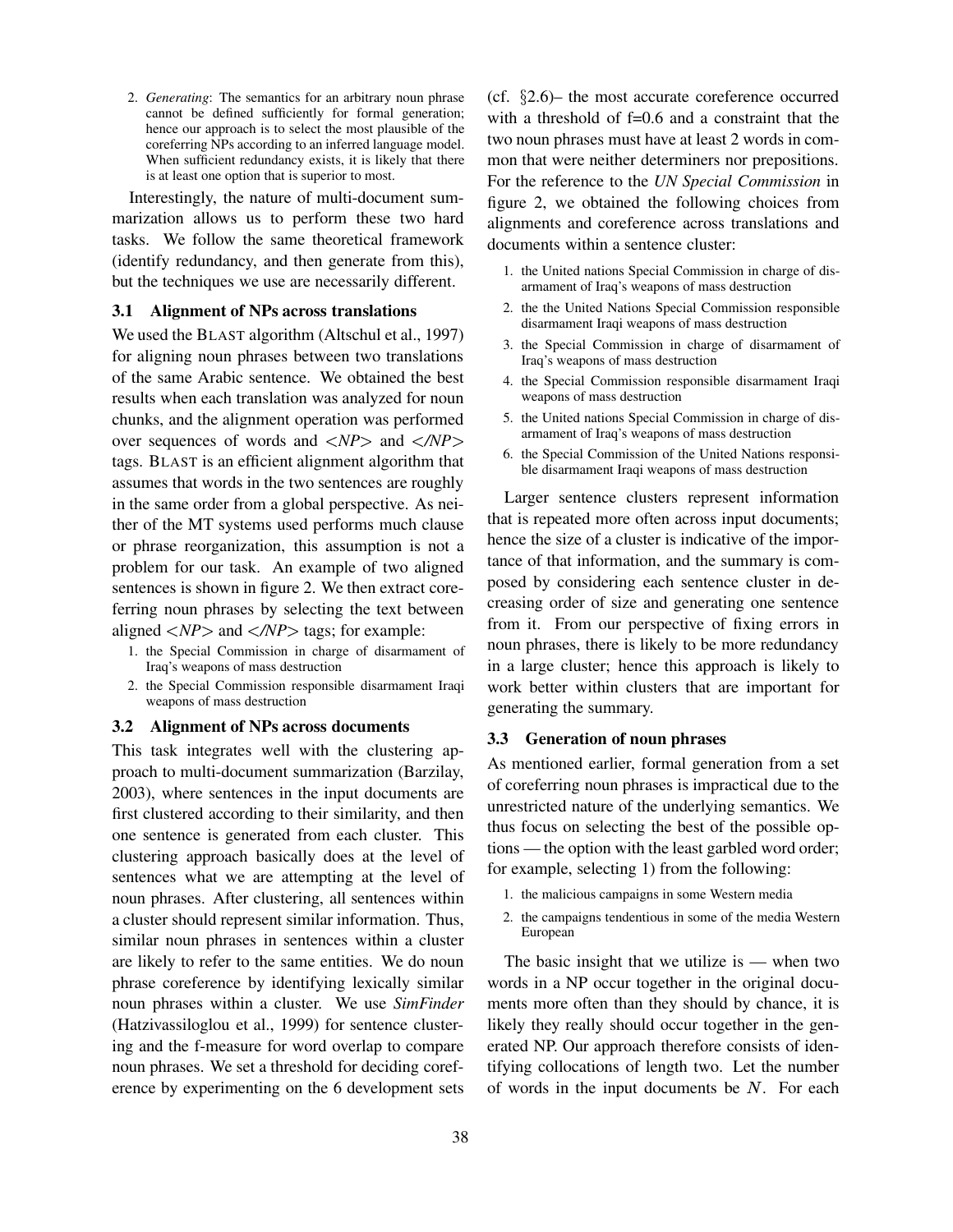|  |  | <s1> <np> Ivanov </np> stressed</s1> |                                               |  | <np> it </np> should be to <np> Baghdad </np> to resume <np> work </np> with                                             |  |  |                                                                         |  |  |
|--|--|--------------------------------------|-----------------------------------------------|--|--------------------------------------------------------------------------------------------------------------------------|--|--|-------------------------------------------------------------------------|--|--|
|  |  |                                      |                                               |  |                                                                                                                          |  |  |                                                                         |  |  |
|  |  |                                      |                                               |  | <s2> <np> Ivanov </np> stressed however <np> it </np> should to <np> Baghdad </np> reconvening <np> work </np> with</s2> |  |  |                                                                         |  |  |
|  |  |                                      | <np> the Special Commission in charge of</np> |  | disarmament of Iraq's weapons of mass destruction $\langle NP \rangle$ . $\langle 51 \rangle$                            |  |  |                                                                         |  |  |
|  |  |                                      |                                               |  |                                                                                                                          |  |  |                                                                         |  |  |
|  |  |                                      |                                               |  | <np> the Special Commission </np> <np> responsible disarmament Iraqi</np>                                                |  |  | weapons of mass destruction $\langle NP \rangle$ . $\langle S2 \rangle$ |  |  |

Figure 2: Two noun chunked MT sentences (S1 and S2) with the words aligned using BLAST.

pair of words  $a$  and  $b$ , we use maximum likelihood to estimate the probabilities of observing the strings " $a b$ ", " $a$ " and " $b$ ". The observed frequency of these strings in the corpus divided by the corpus size  $N$ gives the maximum likelihood probabilities of these events  $p(a, b)$ ,  $p(a)$  and  $p(b)$ . The natural way to determine how dependent the distributions of  $a$  and  $b$ are is to calculate their mutual information (Church and Hanks,  $1991$ :

$$
I(a,b)=\log_2\frac{p(a,b)}{p(a)\times p(b)}
$$

If the occurrences of  $a$  and  $b$  were completely independent of each other, we would expect the maximum likelihood probability  $p(a, b)$  of the string "a b" to be  $p(a) \times p(b)$ . Thus mutual information is zero when  $a$  and  $b$  are independent, and positive is zero when *a* and *b* are independent, and positive otherwise. The greater the value of  $I(a, b)$ , the more likely that " $a \, b$ " is a collocation. Returning to our problem of selecting the best NP from a set of coreferring NPs, we compute a score for each NP (consisting of the string of words  $w_1...w_n$ ) by averaging

the mutual information for each bigram:  
\n
$$
Score(w_1...w_n) = \frac{\sum_{i=1}^{i=n-1} I(w_i, w_{i+1})}{n-1}
$$

We then select the NP with the highest score. This model successfully selects *the malicious campaigns in some Western media* in the example above and *the United nations Special Commission in charge of disarmament of Iraq's weapons of mass destruction* in the example in  $\S 3.2$ .

## **3.4 Automatic Evaluation**

Our approach to evaluation is similar to that for evaluating references to people. For each collection of coreferring NPs, we identified the corresponding model NPs from the manual translations of the input documents by using the BLAST algorithm for word alignment between the MT sentences and the corresponding manually translated sentence. Table 2 below gives the average unigram, bigram, trigram and fourgram precision, recall and f-measure for the

| <b>UNIGRAMS</b>    | $P_{av}$         | $R_{av}$            | $\overline{F}_{a\,v}$ |
|--------------------|------------------|---------------------|-----------------------|
| Mutual information | $0.615 * \omega$ | 0.658               | $0.607*$              |
| Base1              | 0.584            | 0.662               | 0.592                 |
| Base2              | 0.583            | 0.652               | 0.586                 |
| <b>BIGRAMS</b>     | $P_{av}$         | $R_{av}$            | $F_{av}$              |
| Mutual information | $0.388 * \omega$ | $0.425*$            | $0.374 * \omega$      |
| Base1              | 0.340            | 0.402               | 0.339                 |
| Base2              | 0.339            | 0.387               | 0.330                 |
|                    |                  |                     |                       |
| <b>TRIGRAMS</b>    | $\bar P_{a\,v}$  | $\overline{R}_{av}$ | $\overline{F}_{av}$   |
| Mutual information | $0.221 * \omega$ | $0.204*$            | $\overline{0.196}$ *@ |
| Base1              | 0.177            | 0.184               | 0.166                 |
| Base2              | 0.181            | 0.171               | 0.160                 |
| <b>FOURGRAMS</b>   | $P_{av}$         | $R_{av}$            | $\overline{F}_{av}$   |
| Mutual information | $0.092*$         | $0.090*$            | $0.085*$              |
| Base1              | 0.078            | 0.080               | 0.072                 |

@ Significantly better than Base1 \* Significantly better than Base2

(Significance tested using unpaired t-test at 95% confidence)

| <b>MT</b> Metrics | Mutual information | Base1 | Base2 |
|-------------------|--------------------|-------|-------|
| <b>BLEU</b>       | 0.276              | 0.206 | 0.184 |
| NIST              | 5.886              | 4.979 | 4.680 |

Table 2: Evaluation of noun phrase selection

selected NPs, evaluated against the models. We excluded references to people as these were treated formally in  $\S 2$ . This left us with 961 noun phrases from the 18 test sets to evaluate. Table 2 also provides the BLEU and NIST MT evaluation scores.

We again provide two baselines - most frequent NP in the set (Base1) and a randomly selected NP from the set (Base2). The numbers in Table 2 are lower than those in Table 1. This is because generating references to people is a more restricted problem – there is less error in MT output, and a formal generation module is employed for error reduction. In the case of arbitrary NPs, we only select between the available options. However, the information theoretic approach gives significant improvement for the arbitrary NP case as well, particularly for precision, which is an indicator of grammaticality.

#### **3.5 Manual Evaluation**

To evaluate how much impact the rewrites have on summaries, we ran our summarizer on the 18 test sets, and manually evaluated the selected sentences